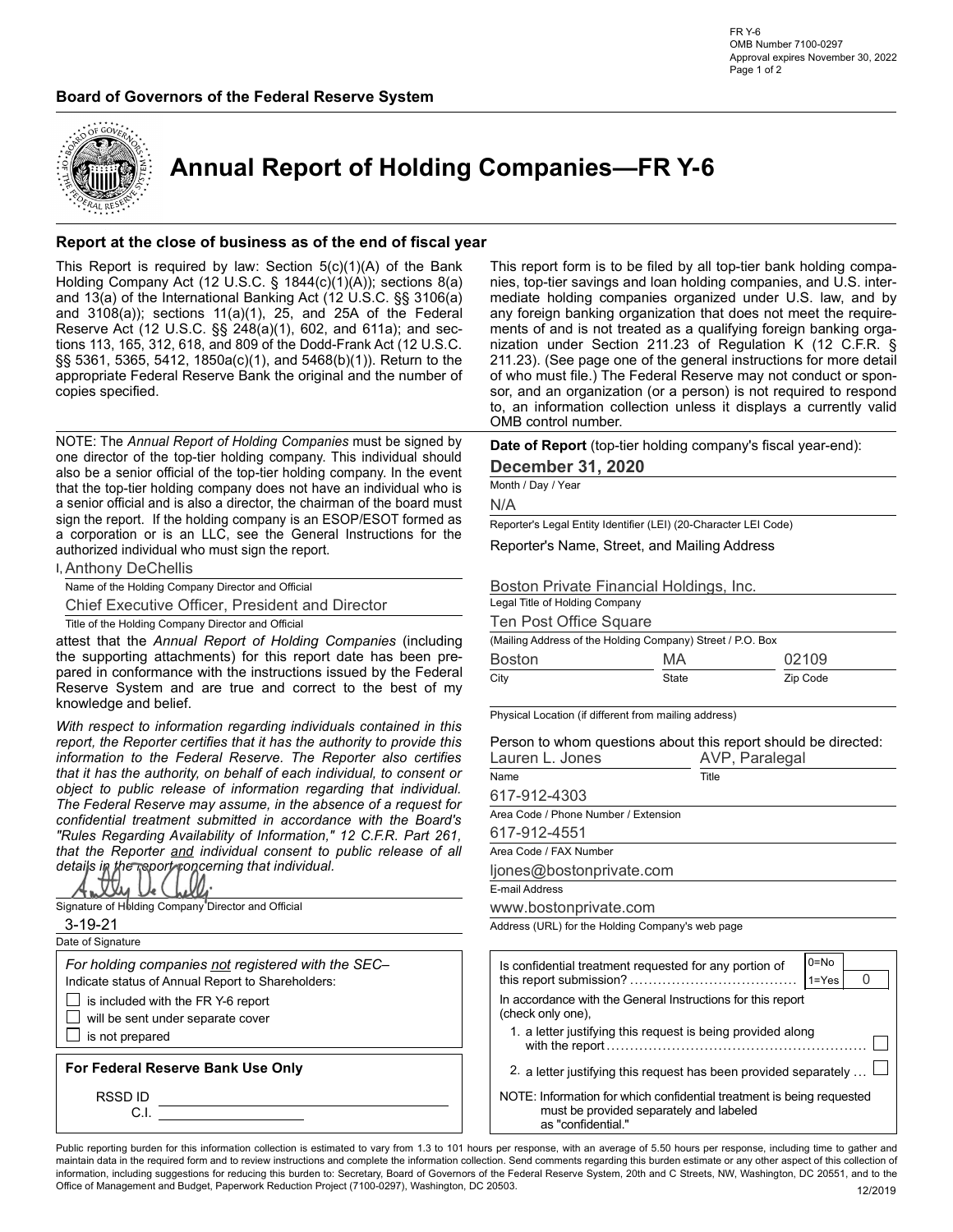# Boston Private Financial Holdings, Inc. FR <sup>Y</sup>‐<sup>6</sup> – FY Ending <sup>12</sup>‐31‐20



\*LEI not applicable unless otherwise noted

\*\*Boston Financial Holdings, Inc. is the 100% sole member of BPFH Holdings, LLC and 80% manager of Dalton, Greiner, Hartman, Maher & Co., LLC

\*\*\*Boston Private Bank & Trust Company is the 100% sole member of Boston Private Wealth LLC and Lerob LLC

\*\*\*\* Unless otherwise noted, physical address is Boston, Massachusetts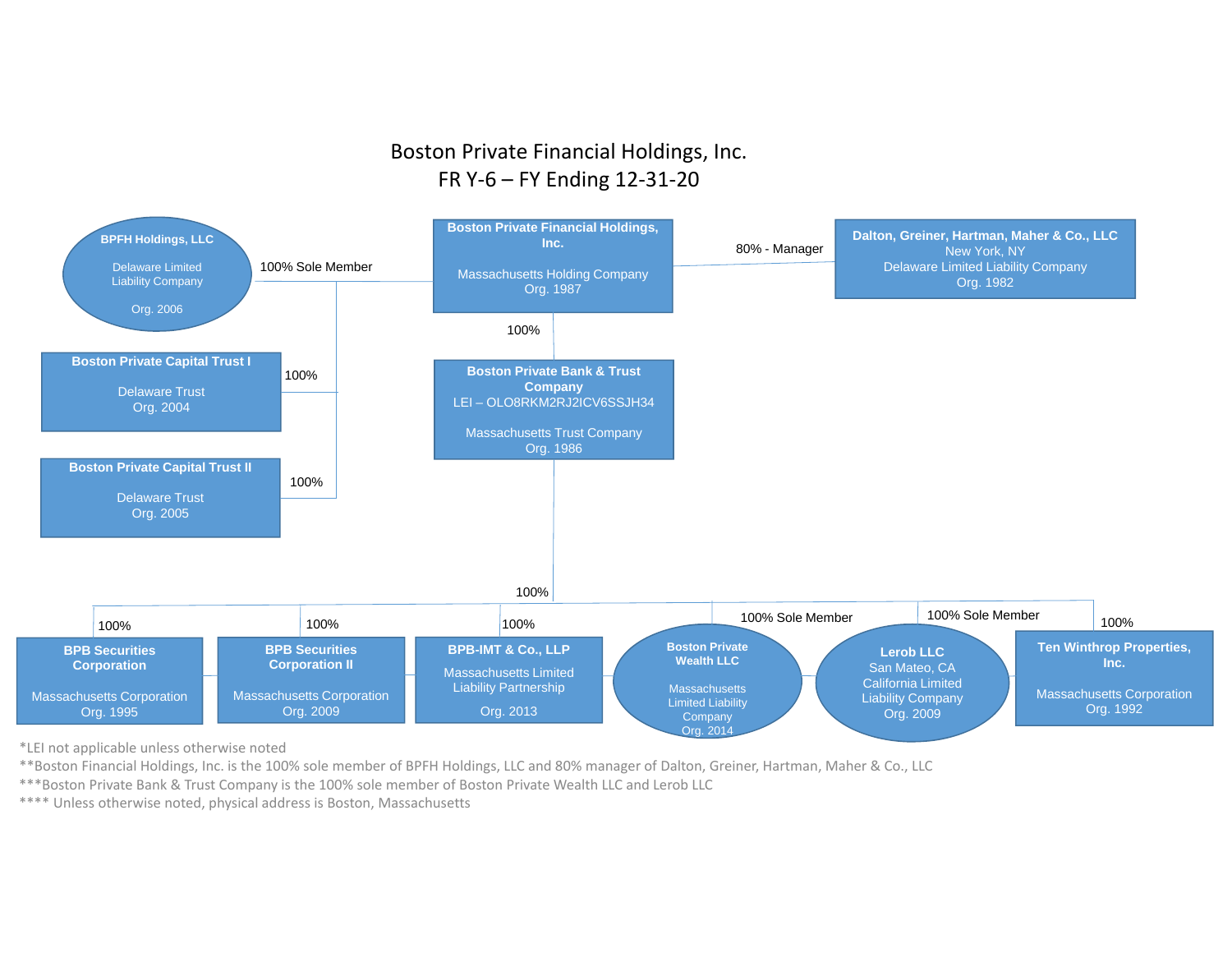**Results:** A list of branches for your depository institution: BOSTON PRIVATE BANK & TRUST COMPANY (ID\_RSSD: 964700). This depository institution is held by BOSTON PRIVATE FINANCIAL HOLDINGS, INC. (1248078) of BOSTON, MA. The data are as of 12/31/2020. Data reflects information that was received and processed through 01/05/2021.

#### **Reconciliation and Verification Steps**

1. In the **Data Action** column of each branch row, enter one or more of the actions specified below 2. If required, enter the date in the **Effective Date** column

#### **Actions**

**OK:** If the branch information is correct, enter 'OK' in the **Data Action** column.

**Change:** If the branch information is incorrect or incomplete, revise the data, enter 'Change' in the **Data Action** column and the date when this information first became valid in the **Effective Date** column. **Close:** If a branch listed was sold or closed, enter 'Close' in the **Data Action** column and the sale or closure date in the **Effective Date** column. **Delete:** If a branch listed was never owned by this depository institution, enter 'Delete' in the **Data Action** column. **Add:** If a reportable branch is missing, insert a row, add the branch data, and enter 'Add' in the **Data Action** column and the opening or acquisition date in the **Effective Date** column.

If printing this list, you may need to adjust your page setup in MS Excel. Try using landscape orientation, page scaling, and/or legal sized paper.

#### **Submission Procedure**

When you are finished, send a saved copy to your FRB contact. See the detailed instructions on this site for more information. If you are e-mailing this to your FRB contact, put your institution name, city and state in the subject line of the e-mail.

Note:

To satisfy the **FR Y-10 reporting requirements**, you must also submit FR Y-10 Domestic Branch Schedules for each branch with a **Data Action** of Change, Close, Delete, or Add. The FR Y-10 report may be submitted in a hardcopy format or via the FR Y-10 Online application - https://y10online.federalreserve.gov.

\* FDIC UNINUM, Office Number, and ID\_RSSD columns are for reference only. Verification of these values is not required.

|    | Data Action Effective Date | <b>Branch Service Type</b> | Branch ID RSSD* Popular Name |                                            | <b>Street Address</b>             | City                    | <b>State</b> | <b>Zip Code</b> | County               | Country              | <b>FDIC UNINUM*</b> | Office Number*      |
|----|----------------------------|----------------------------|------------------------------|--------------------------------------------|-----------------------------------|-------------------------|--------------|-----------------|----------------------|----------------------|---------------------|---------------------|
|    |                            | Full Service (Head Office) |                              | 964700 BOSTON PRIVATE BANK & TRUST COMPANY | TEN POST OFFICE SQUARE            | <b>BOSTON</b>           |              | 02109           | <b>SUFFOLK</b>       | <b>UNITED STATES</b> | Not Required        | Not Required        |
|    |                            | <b>Full Service</b>        |                              | 4893611 BEVERLY HILLS BRANCH               | 225 NORTH BEVERLY DRIVE           | <b>BEVERLY HILLS</b>    | CA           | 90210           | <b>LOS ANGELES</b>   | <b>UNITED STATES</b> | Not Required        | Not Required        |
|    |                            | <b>Full Service</b>        |                              | 193461 VENTURA BOULEVARD BRANCH            | 16000 VENTURA BOULEVARD           | <b>ENCINO</b>           | CA           | 91436           | <b>LOS ANGELES</b>   | <b>UNITED STATES</b> | Not Required        | <b>Not Required</b> |
|    |                            | <b>Full Service</b>        |                              | 3627949 LOS ALTOS BRANCH                   | 345 SOUTH SAN ANTONIO ROAD        | <b>LOS ALTOS</b>        |              | 94022           | <b>SANTA CLARA</b>   | <b>UNITED STATES</b> | Not Required        | Not Required        |
| OK |                            | <b>Full Service</b>        |                              | 5173637 LOS ANGELES BRANCH                 | 801 S. FIGUEROA STREET, SUITE 100 | <b>LOS ANGELES</b>      | CA           | 90017           | <b>LOS ANGELES</b>   | UNITED STATES        | Not Required        | <b>Not Required</b> |
|    |                            | <b>Full Service</b>        |                              | 3510733 PALO ALTO BRANCH                   | 420 COWPER STREET                 | PALO ALTO               | CA           | 94301           | <b>SANTA CLARA</b>   | UNITED STATES        | Not Required        | Not Required        |
|    |                            | <b>Full Service</b>        |                              | 4616388 PASADENA BRANCH                    | 345 E. COLORADO BOULEVARD         | <b>PASADENA</b>         |              | 91101           | <b>LOS ANGELES</b>   | <b>UNITED STATES</b> | Not Required        | Not Required        |
| OK |                            | <b>Full Service</b>        |                              | 3510724 SAN FRANCISCO BRANCH               | 255 BATTERY STREET                | <b>SAN FRANCISCO</b>    | СA           | 94111           | <b>SAN FRANCISCO</b> | <b>UNITED STATES</b> | Not Required        | Not Required        |
| OK |                            | <b>Full Service</b>        |                              | 4616379 SAN JOSE BRANCH                    | 60 SOUTH MARKET STREET            | <b>SAN JOSE</b>         |              | 95113           | <b>SANTA CLARA</b>   | UNITED STATES        | Not Required        | Not Required        |
|    |                            | <b>Full Service</b>        |                              | 208169 BOVET ROAD BRANCH                   | 160 BOVET ROAD                    | <b>SAN MATEO</b>        | СA           | 94402           | <b>SAN MATEO</b>     | UNITED STATES        | Not Required        | Not Required        |
|    |                            | <b>Full Service</b>        |                              | 3579543 SANTA MONICA BROADWAY BRANCH       | 520 BROADWAY                      | <b>SANTA MONICA</b>     | СA           | 90401           | <b>LOS ANGELES</b>   | <b>UNITED STATES</b> | Not Required        | Not Required        |
| OK |                            | <b>Full Service</b>        |                              | 3297128 WESTLAKE VILLAGE BRANCH            | 971 S WESTLAKE BOULEVARD          | <b>WESTLAKE VILLAGE</b> | CА           | 91361           | VENTURA              | <b>UNITED STATES</b> | Not Required        | Not Required        |
|    |                            | <b>Full Service</b>        |                              | 3770872 BEVERLY BRANCH                     | 57 ENON STREET                    | <b>BEVERLY</b>          | MA           | 01915           | <b>ESSEX</b>         | <b>UNITED STATES</b> | Not Required        | Not Required        |
| OK |                            | <b>Full Service</b>        |                              | 2918725 BOYLSTON STREET BRANCH             | 500 BOYLSTON STREET               | <b>BOSTON</b>           | MA           | 02116           | <b>SUFFOLK</b>       | <b>UNITED STATES</b> | Not Required        | <b>Not Required</b> |
|    |                            | <b>Full Service</b>        |                              | 4333135 PRUDENTIAL CENTER BRANCH           | 800 BOYLSTON STREET               | <b>BOSTON</b>           |              | 02199           | <b>SUFFOLK</b>       | <b>UNITED STATES</b> | <b>Not Required</b> | Not Required        |
| OK |                            | <b>Full Service</b>        |                              | 3223640 SEAPORT BOULEVARD BRANCH           | 157 SEAPORT BOULEVARD             | <b>BOSTON</b>           |              | 02210           | <b>SUFFOLK</b>       | <b>UNITED STATES</b> | Not Required        | <b>Not Required</b> |
| OK |                            | <b>Full Service</b>        |                              | 4292634 BROOKLINE BRANCH                   | 1295A BEACON STREET               | <b>BROOKLINE</b>        | МA           | 02446           | <b>NORFOLK</b>       | <b>UNITED STATES</b> | Not Required        | <b>Not Required</b> |
|    |                            | <b>Full Service</b>        |                              | 3093218 CAMBRIDGE CENTER BRANCH            | 265 MAIN STREET, KENDALL SQUARE   | CAMBRIDGE               | MA           | 02142           | <b>MIDDLESEX</b>     | <b>UNITED STATES</b> | <b>Not Required</b> | Not Required        |
| OK |                            | <b>Full Service</b>        |                              | 3450941 HINGHAM BRANCH                     | 7 CENTRAL STREET                  | <b>HINGHAM</b>          | <b>MA</b>    | 02043           | <b>PLYMOUTH</b>      | <b>UNITED STATES</b> | Not Required        | Not Required        |
| OK |                            | <b>Full Service</b>        |                              | 3398128 LEXINGTON BRANCH                   | 1666 MASS AVE                     | <b>LEXINGTON</b>        | MA           | 02420           | <b>MIDDLESEX</b>     | <b>UNITED STATES</b> | Not Required        | Not Required        |
|    |                            | <b>Full Service</b>        |                              | 3140215 CENTRE STREET BRANCH               | 1223 CENTRE STREET                | <b>NEWTON CENTER</b>    | MA           | 02459           | <b>MIDDLESEX</b>     | <b>UNITED STATES</b> | Not Required        | Not Required        |
| OK |                            | <b>Full Service</b>        |                              | 2686556 WELLESLEY BRANCH                   | 336 WASHINGTON STREET             | <b>WELLESLEY HILLS</b>  |              | 02481           | <b>NORFOLK</b>       | UNITED STATES        | Not Required        | <b>Not Required</b> |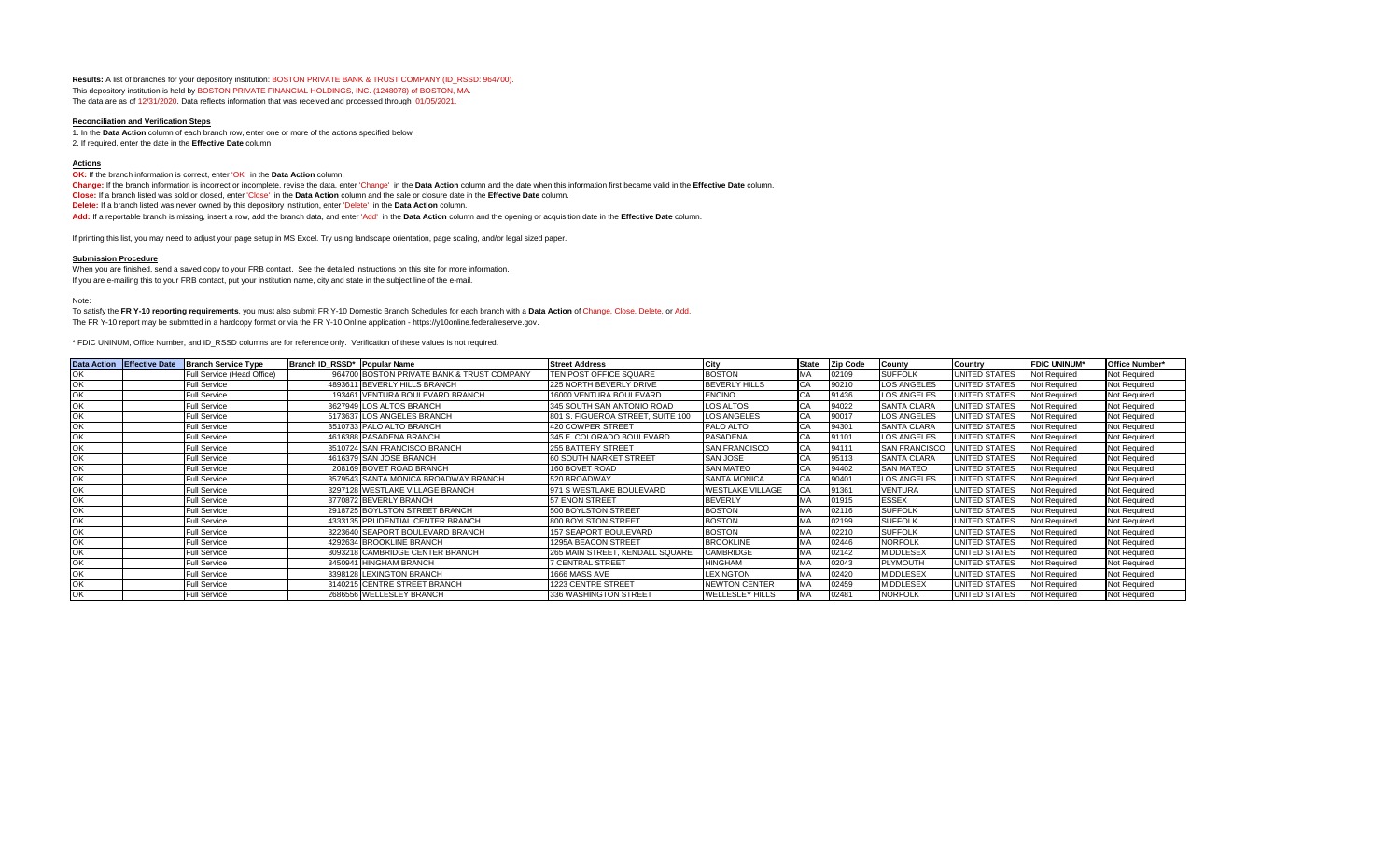| <b>Head Office</b>                             | Head Office ID RSSD* | <b>Comments</b> |
|------------------------------------------------|----------------------|-----------------|
| BOSTON PRIVATE BANK & TRUST COMPANY            | 964700               |                 |
| BOSTON PRIVATE BANK & TRUST COMPANY            | 964700               |                 |
| BOSTON PRIVATE BANK & TRUST COMPANY            | 964700               |                 |
| BOSTON PRIVATE BANK & TRUST COMPANY            | 964700               |                 |
| BOSTON PRIVATE BANK & TRUST COMPANY            | 964700               |                 |
| BOSTON PRIVATE BANK & TRUST COMPANY            | 964700               |                 |
| BOSTON PRIVATE BANK & TRUST COMPANY            | 964700               |                 |
| BOSTON PRIVATE BANK & TRUST COMPANY            | 964700               |                 |
| BOSTON PRIVATE BANK & TRUST COMPANY            | 964700               |                 |
| BOSTON PRIVATE BANK & TRUST COMPANY            | 964700               |                 |
| BOSTON PRIVATE BANK & TRUST COMPANY            | 964700               |                 |
| BOSTON PRIVATE BANK & TRUST COMPANY            | 964700               |                 |
| BOSTON PRIVATE BANK & TRUST COMPANY            | 964700               |                 |
| BOSTON PRIVATE BANK & TRUST COMPANY            | 964700               |                 |
| BOSTON PRIVATE BANK & TRUST COMPANY            | 964700               |                 |
| BOSTON PRIVATE BANK & TRUST COMPANY            | 964700               |                 |
| <b>BOSTON PRIVATE BANK &amp; TRUST COMPANY</b> | 964700               |                 |
| BOSTON PRIVATE BANK & TRUST COMPANY            | 964700               |                 |
| BOSTON PRIVATE BANK & TRUST COMPANY            | 964700               |                 |
| BOSTON PRIVATE BANK & TRUST COMPANY            | 964700               |                 |
| <b>BOSTON PRIVATE BANK &amp; TRUST COMPANY</b> | 964700               |                 |
| <b>BOSTON PRIVATE BANK &amp; TRUST COMPANY</b> | 964700               |                 |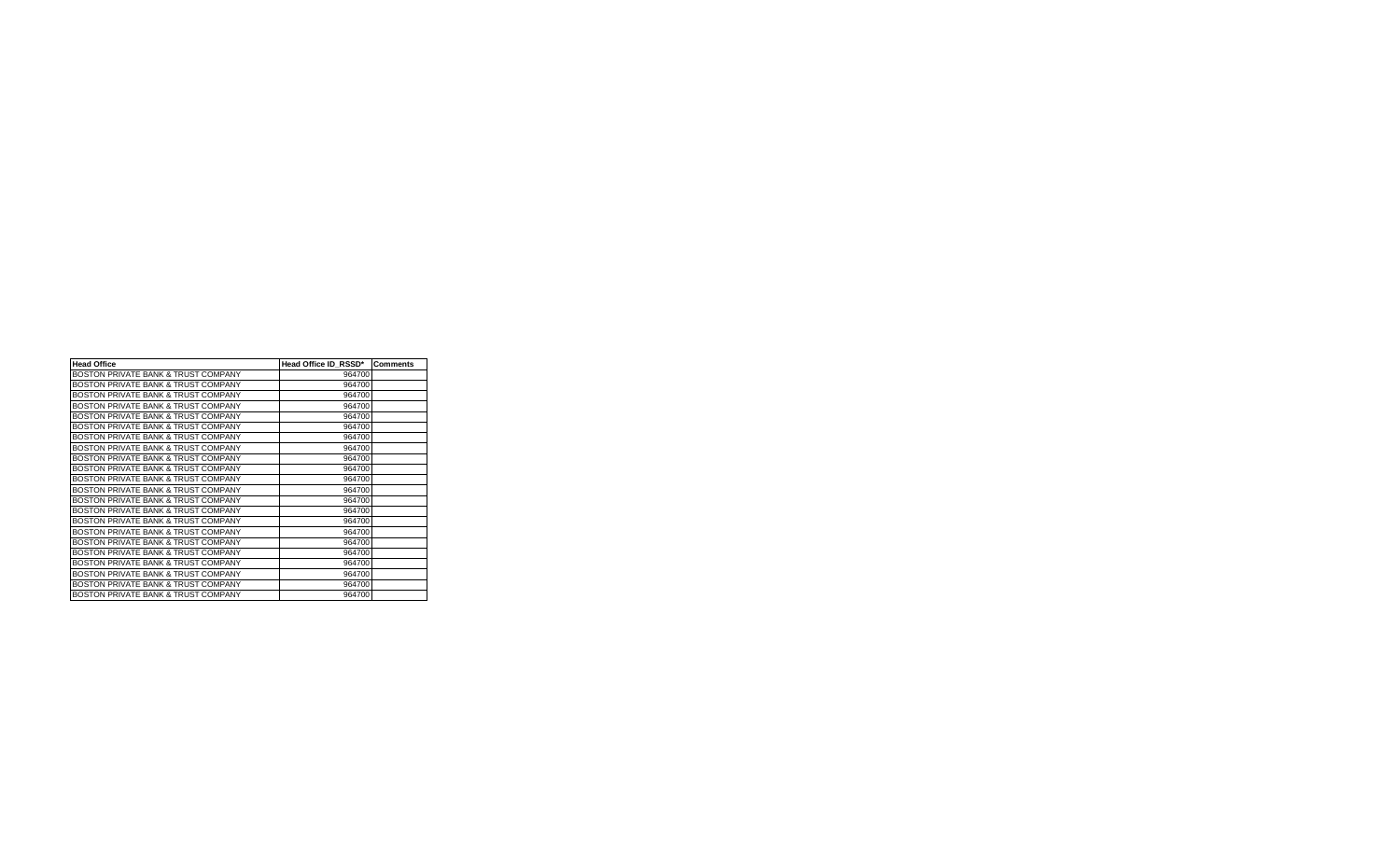### **Report Item 3: Securities holders**

 $(1)(a)(b)(c)$ Current securities holders with ownership, control or holdings of 5% or more with power to vote as of fiscal year ending 12-31-2020 **(1)(a) (1)(b) (1)(c) Name, Country of Citizenship or Number and City, State, Country Incorporation Percentage of each Class of Voting Securities** BlackRock, Inc. 12,038,188 / 14.60% New York, NY, USA common stock The Vanguard Group USA USA 8,493,867 / 10.33% Malvern, PA, USA common stock Wellington Management Company LLP USA USA 5,760,989 / 7.00 % Boston, MA, USA common stock Dimensional Fund Advisors L.P. USA 5,764,049 / 6.92% Austin, TX, USA common stock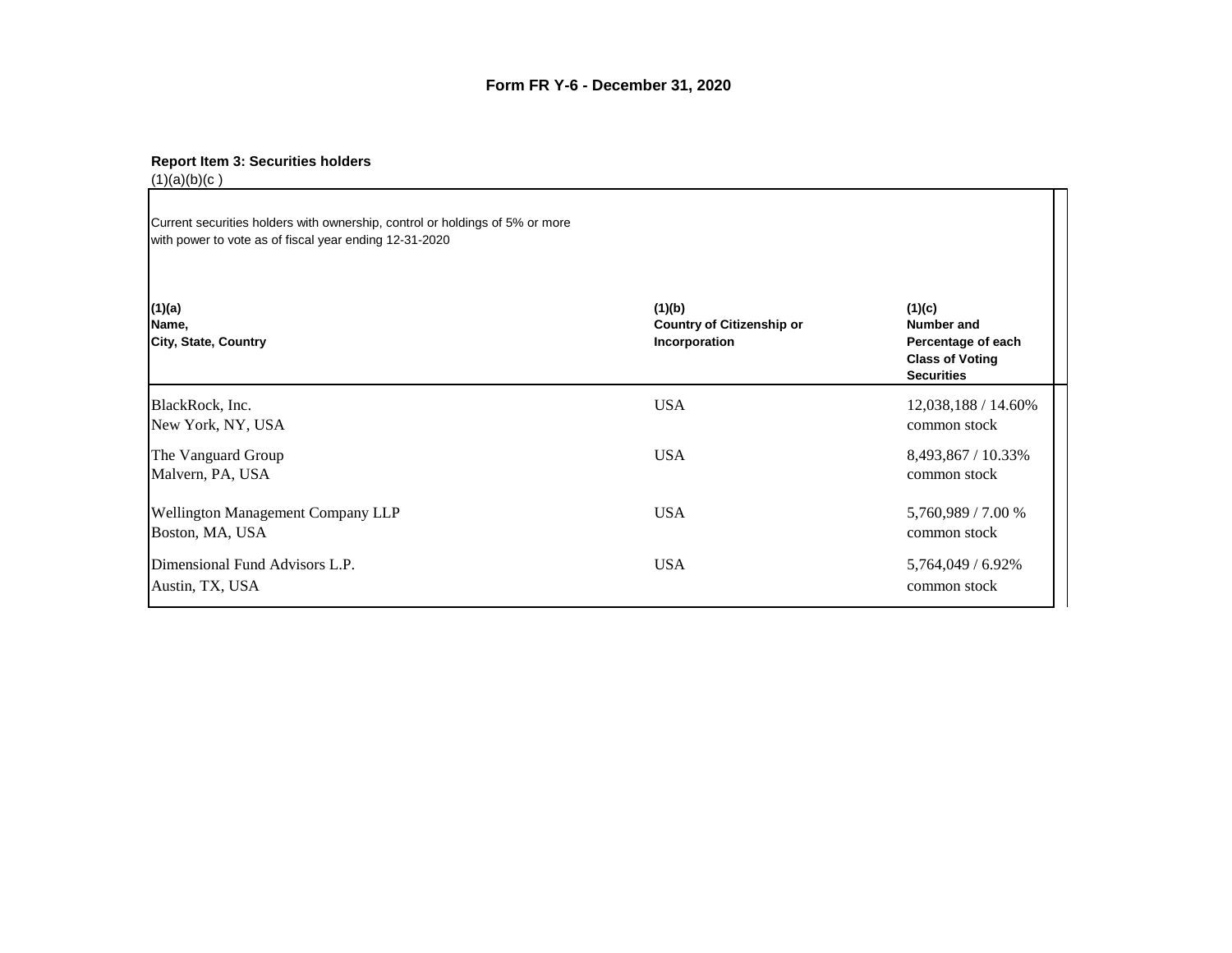# Form FR Y-6

December 31, 2020

### **Report Item 4: Directors and Officers**  $(1)$   $(2)$   $(3)(a)(b)(c)$  and  $(4)(a)(b)(c)$

| (1)<br>Names &<br><b>Address</b><br>(City, State,<br>Country) | (2)<br>Principal<br><b>Occupation if other</b><br>than with Bank Holding<br>Company | (3)(a)<br><b>Title &amp; Position</b><br>with Bank Holding<br>Company | (3)(b)<br><b>Title &amp; Position</b><br>with Subsidiaries<br>(include names of<br>subsidiaries) | (3)(c)<br><b>Title &amp; Position</b><br>with Other<br><b>Business</b><br>(include names<br>of other<br>business)                                                                                                                                                       | (4)(a)<br>Percentage of<br><b>Voting Shares in Subsidiaries</b><br><b>Bank Holding</b><br>Company | (4)(b)<br>Percentage of<br><b>Voting Shares in</b><br>(include Names<br>of Subsidiaries) | (4)(c)<br>List names of<br>other companies<br>(includes<br>partnerships)<br>If 25% or more of<br>voting securities are<br>held (List names<br>of companies and<br>percentage of voting<br>securities held) |
|---------------------------------------------------------------|-------------------------------------------------------------------------------------|-----------------------------------------------------------------------|--------------------------------------------------------------------------------------------------|-------------------------------------------------------------------------------------------------------------------------------------------------------------------------------------------------------------------------------------------------------------------------|---------------------------------------------------------------------------------------------------|------------------------------------------------------------------------------------------|------------------------------------------------------------------------------------------------------------------------------------------------------------------------------------------------------------|
| Anthony DeChellis Boston,                                     | N/A                                                                                 | <b>Chief Executive</b>                                                | Chief Executive Officer, President, Director - Boston                                            | N/A                                                                                                                                                                                                                                                                     | Less than 1%                                                                                      | N/A                                                                                      | N/A                                                                                                                                                                                                        |
| MA USA                                                        |                                                                                     | Officer, President<br>and Director                                    | Private Bank & Trust Company; Director - Dalton,<br>Greiner, Hartman, Maher & Co., LLC           |                                                                                                                                                                                                                                                                         |                                                                                                   |                                                                                          |                                                                                                                                                                                                            |
| Mark F. Furlong<br>Princeton, WI, USA                         | N/A                                                                                 | <b>Director</b>                                                       | Director - Boston Private Bank & Trust Company                                                   | Director - Kforce, Inc.; Director - Heska Corporation;<br>Director - Antares Capital; Director - Common Ground<br>Foundation; Director - HomeRising; Senior Advisor -<br><b>McKinsey</b>                                                                                | Less than 1%                                                                                      | N/A                                                                                      | N/A                                                                                                                                                                                                        |
| Joseph C. Guyaux<br>Pittsburgh, PA, USA                       | N/A                                                                                 | Director                                                              | Director - Boston Private Bank & Trust Company                                                   | Director - (Chairman) - DQE Holdings LLC; Director<br>(Chairman) - Duquesne Light Company; Director<br>(Chairman) - Highmark Health; Life Trustee - Carnegie<br>Musuems of Pittsburgh; Emeritus Director - Civic Light<br>Opera; Emeritus Director - Duquesne Univerity | Less than 1%                                                                                      | N/A                                                                                      | N/A                                                                                                                                                                                                        |
| Deborah Foye Kuenstner                                        | Chief Investment Officer -                                                          | <b>Director</b>                                                       | Director - Boston Private Bank & Trust Company                                                   | Chief Investment Officer - Wellesley College                                                                                                                                                                                                                            | Less than 1%                                                                                      | N/A                                                                                      | N/A                                                                                                                                                                                                        |
| Boston, MA, USA                                               | <b>Wellesley College</b>                                                            |                                                                       |                                                                                                  |                                                                                                                                                                                                                                                                         |                                                                                                   |                                                                                          |                                                                                                                                                                                                            |
| Gloria C. Larson<br>Yarmouth Port, MA, USA                    | President - Bentley University                                                      | <b>Director</b>                                                       | Director - Boston Private Bank & Trust Company                                                   | Director - Unum Group; Director - ReacHIRE; Director -<br>McLean Hospital; Advisory board - Christie Campus<br>Health; Executive Committee - Great Boston Chamber of<br>Comerce; Executive Committee - NACD New England;<br>President - MA Conference for Women         | Less than 1%                                                                                      | N/A                                                                                      | N/A                                                                                                                                                                                                        |
| Kimberly S. Stevenson                                         | SVP and General Manager of                                                          | Director                                                              | Director - Boston Private Bank & Trust Company                                                   | Director - Mitek Systems, Inc.; Director - Skyworks                                                                                                                                                                                                                     | Less than 1%                                                                                      | N/A                                                                                      | N/A                                                                                                                                                                                                        |
| Troutman, NC, USA                                             | Foundational Data Services -<br>NetApp                                              |                                                                       |                                                                                                  | Solutions, Inc.                                                                                                                                                                                                                                                         |                                                                                                   |                                                                                          |                                                                                                                                                                                                            |
| Luis A. Ubinas                                                | N/A                                                                                 | Director                                                              | Director - Boston Private Bank & Trust Company                                                   | Director - Electronic Arts; Director - Tanger Factory Outlet                                                                                                                                                                                                            | Less than 1%                                                                                      | N/A                                                                                      | N/A                                                                                                                                                                                                        |
| New York, NY USA                                              |                                                                                     |                                                                       |                                                                                                  | Centers, Inc.; Director - FirstMark Horizon Acquisition<br>Corp.: President of Board of Trustees - Pan American                                                                                                                                                         |                                                                                                   |                                                                                          |                                                                                                                                                                                                            |
|                                                               |                                                                                     |                                                                       |                                                                                                  |                                                                                                                                                                                                                                                                         |                                                                                                   |                                                                                          |                                                                                                                                                                                                            |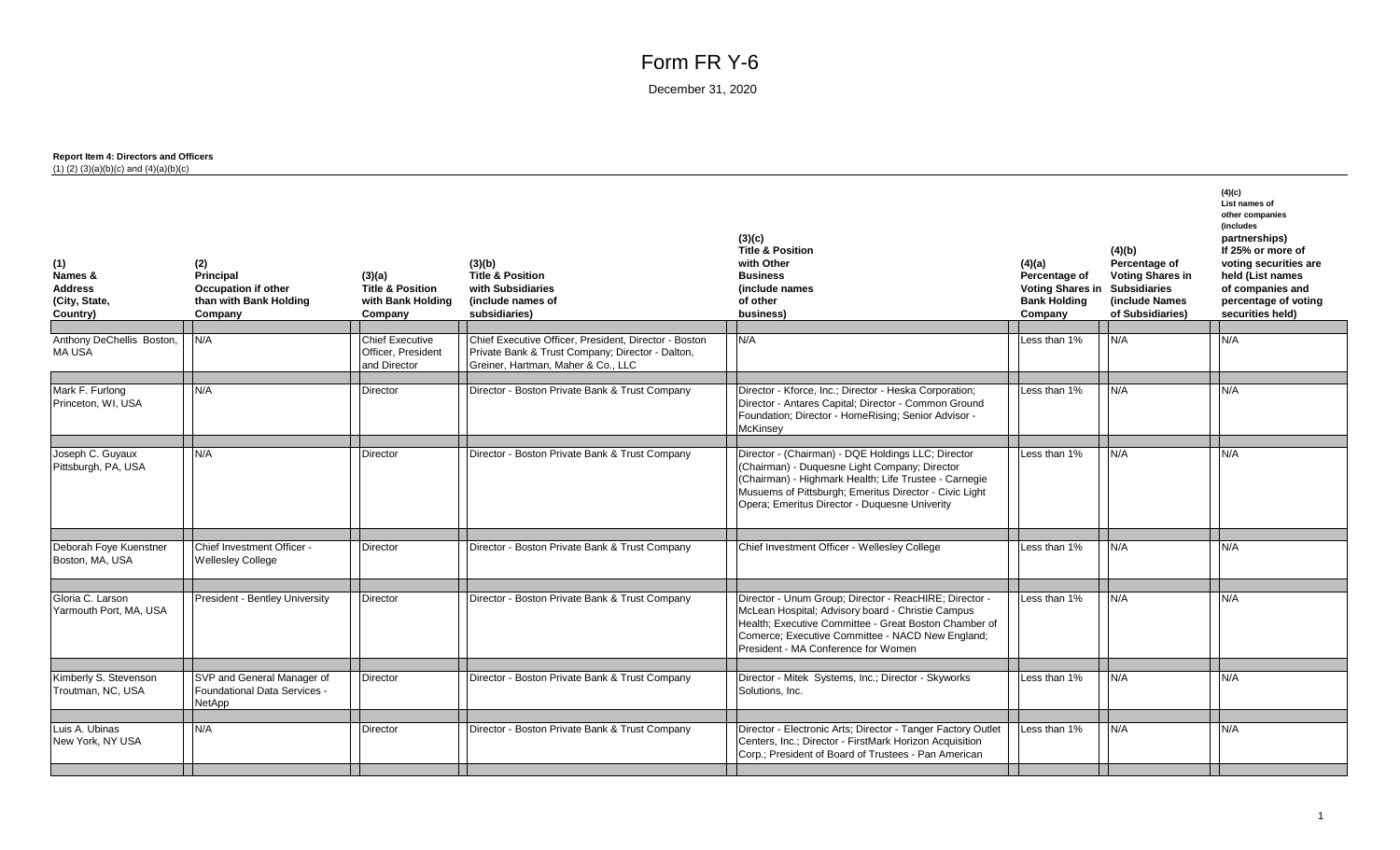# Form FR Y-6

December 31, 2020

| (1)<br>Names &<br><b>Address</b><br>(City, State,<br>Country)<br>Stephen M. Waters<br>Greenwich, CT, USA | (2)<br><b>Principal</b><br>Occupation if other<br>than with Bank Holding<br>Company<br>Founding and Managing Partner,<br>Compass Partners Advisors LLP | (3)(a)<br><b>Title &amp; Position</b><br>with Bank Holding<br>Company<br>Director (Chairman) | (3)(b)<br><b>Title &amp; Position</b><br>with Subsidiaries<br>(include names of<br>subsidiaries)<br>Director (Chairman) - Boston Private Bank & Trust<br>Company | (3)(c)<br><b>Title &amp; Position</b><br>with Other<br><b>Business</b><br>(include names<br>of other<br>business)<br>Founding and Managing Partner - Compass Partners<br>Advisors LLP; Director - Valero Energy Corporation;<br>Director - Precinmac Precision Machining; Trustee - United<br>States Naval Institute | (4)(a)<br>Percentage of<br><b>Voting Shares in</b><br><b>Bank Holding</b><br>Company<br>Less than 1% | (4)(b)<br>Percentage of<br><b>Voting Shares in</b><br>Subsidiaries<br>(include Names<br>of Subsidiaries)<br>N/A | (4)(c)<br>List names of<br>other companies<br><i>(includes</i><br>partnerships)<br>If 25% or more of<br>voting securities are<br>held (List names<br>of companies and<br>percentage of voting<br>securities held)<br>Compass Partners Capital<br>LLP; Compass Partners<br>Advisors LLP; Waters<br>International; Waters<br>International II LLC |
|----------------------------------------------------------------------------------------------------------|--------------------------------------------------------------------------------------------------------------------------------------------------------|----------------------------------------------------------------------------------------------|------------------------------------------------------------------------------------------------------------------------------------------------------------------|----------------------------------------------------------------------------------------------------------------------------------------------------------------------------------------------------------------------------------------------------------------------------------------------------------------------|------------------------------------------------------------------------------------------------------|-----------------------------------------------------------------------------------------------------------------|-------------------------------------------------------------------------------------------------------------------------------------------------------------------------------------------------------------------------------------------------------------------------------------------------------------------------------------------------|
|                                                                                                          |                                                                                                                                                        |                                                                                              |                                                                                                                                                                  |                                                                                                                                                                                                                                                                                                                      |                                                                                                      |                                                                                                                 |                                                                                                                                                                                                                                                                                                                                                 |
| Lizabeth H. Zlatkus<br>Glastonbury, CT, USA                                                              | N/A                                                                                                                                                    | <b>Director</b>                                                                              | Director - Boston Private Bank & Trust Company                                                                                                                   | Director - SE2 Holdings, Inc.; Vice Chair - Connecticut<br>Science Center Trustee Board; Member - Penn State<br>University Business School Board; Director - Axis Capital<br><b>Holdings Limited</b>                                                                                                                 | Less than 1%                                                                                         | N/A                                                                                                             | N/A                                                                                                                                                                                                                                                                                                                                             |
|                                                                                                          |                                                                                                                                                        |                                                                                              |                                                                                                                                                                  |                                                                                                                                                                                                                                                                                                                      |                                                                                                      |                                                                                                                 |                                                                                                                                                                                                                                                                                                                                                 |